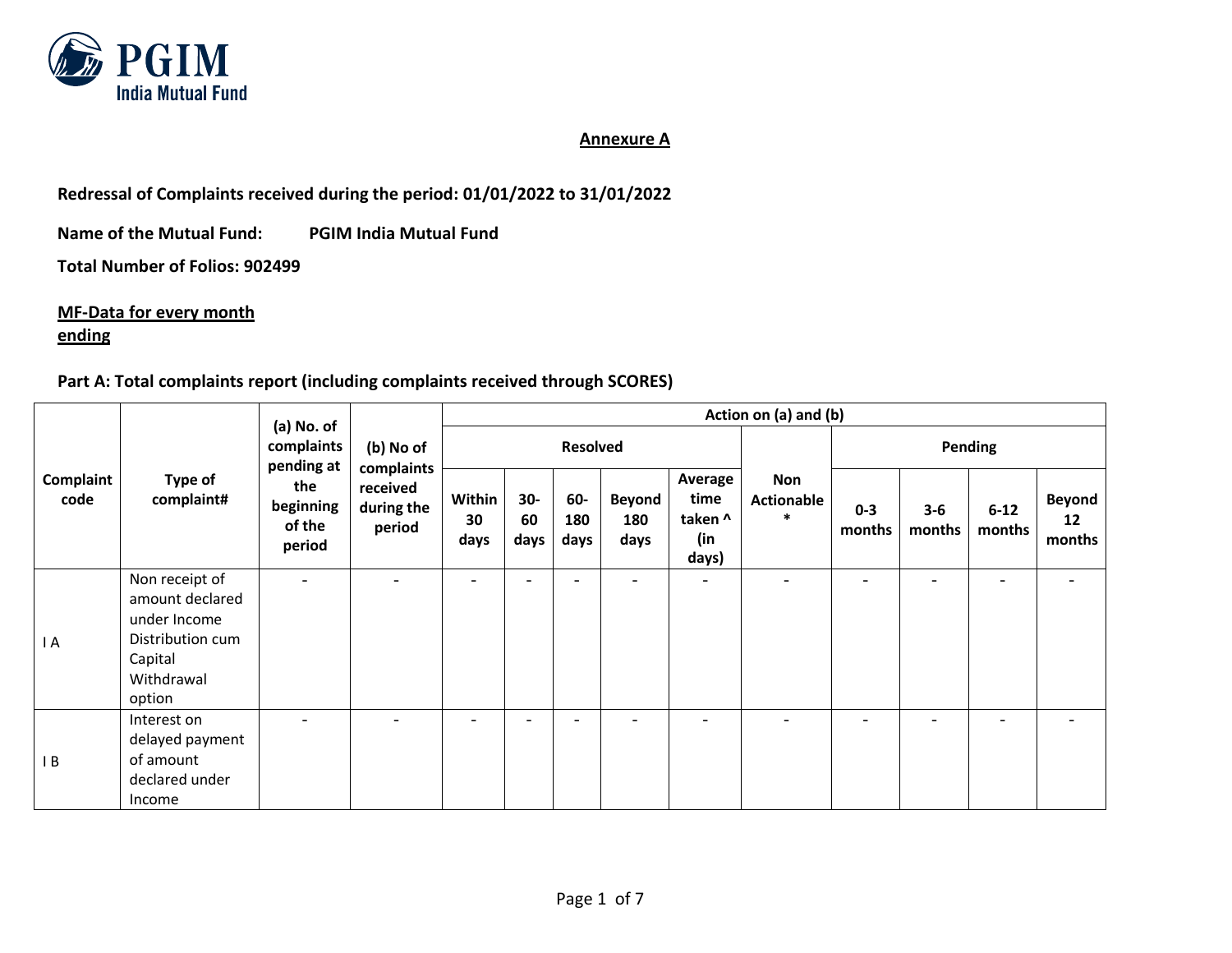|                   |                                                               | (a) No. of                           | Action on (a) and (b)            |                      |                          |                    |                              |                                            |                                           |                          |                 |                    |                               |
|-------------------|---------------------------------------------------------------|--------------------------------------|----------------------------------|----------------------|--------------------------|--------------------|------------------------------|--------------------------------------------|-------------------------------------------|--------------------------|-----------------|--------------------|-------------------------------|
|                   |                                                               | complaints<br>pending at             | (b) No of<br>complaints          | <b>Resolved</b>      |                          |                    |                              |                                            |                                           | Pending                  |                 |                    |                               |
| Complaint<br>code | Type of<br>complaint#                                         | the<br>beginning<br>of the<br>period | received<br>during the<br>period | Within<br>30<br>days | 30-<br>60<br>days        | 60-<br>180<br>days | <b>Beyond</b><br>180<br>days | Average<br>time<br>taken ^<br>(in<br>days) | <b>Non</b><br><b>Actionable</b><br>$\ast$ | $0 - 3$<br>months        | $3-6$<br>months | $6 - 12$<br>months | <b>Beyond</b><br>12<br>months |
|                   | Distribution cum<br>Capital<br>Withdrawal<br>option           |                                      |                                  |                      | ÷.                       |                    | ÷.                           |                                            | $\overline{a}$                            |                          |                 |                    |                               |
| IC                | Non receipt of<br>Redemption<br>Proceeds                      | $\mathbf{1}$                         | $\mathbf{1}$                     | $\overline{2}$       | $\sim$                   |                    |                              | 8                                          |                                           |                          |                 |                    |                               |
| $\overline{1}$    | Interest on<br>delayed payment<br>of Redemption               | $\mathbf{u}$                         |                                  | $\sim$               | $\sim$                   |                    | ÷.                           | $\overline{a}$                             | $\sim$                                    | $\overline{\phantom{a}}$ | $\sim$          | $\overline{a}$     |                               |
| II A              | Non receipt of<br>Statement of<br>Account/Unit<br>Certificate | $\sim$                               | $\overline{2}$                   | $\overline{2}$       | $\sim$                   |                    | ÷.                           | $\theta$                                   | $\sim$                                    | $\sim$                   | $\sim$          | $\overline{a}$     |                               |
| II B              | Discrepancy in<br>Statement of<br>Account                     | $\sim$                               | $\mathbf{1}$                     | 1                    | $\overline{\phantom{a}}$ | $\sim$             | $\sim$                       | $\overline{0}$                             | $\sim$                                    | $\blacksquare$           |                 | $\overline{a}$     |                               |
| II C              | Data corrections<br>in Investor details                       | ÷.                                   | $\mathbf{1}$                     | 1                    | $\sim$                   |                    |                              | $\overline{2}$                             | $\overline{a}$                            | $\overline{a}$           | $\overline{a}$  |                    |                               |
| $II$ D            | Non receipt of<br>Annual<br>Report/Abridged<br>Summary        | $\sim$                               | $\sim$                           | $\sim$               | $\sim$                   | $\sim$             | $\sim$                       | $\overline{a}$                             | $\mathbf{r}$                              | $\sim$                   | $\sim$          | $\omega$           | ٠                             |
| III A             | Wrong switch<br>between Schemes                               | $\equiv$                             |                                  | $\overline{a}$       | $\overline{a}$           |                    |                              | $\overline{a}$                             |                                           |                          |                 |                    |                               |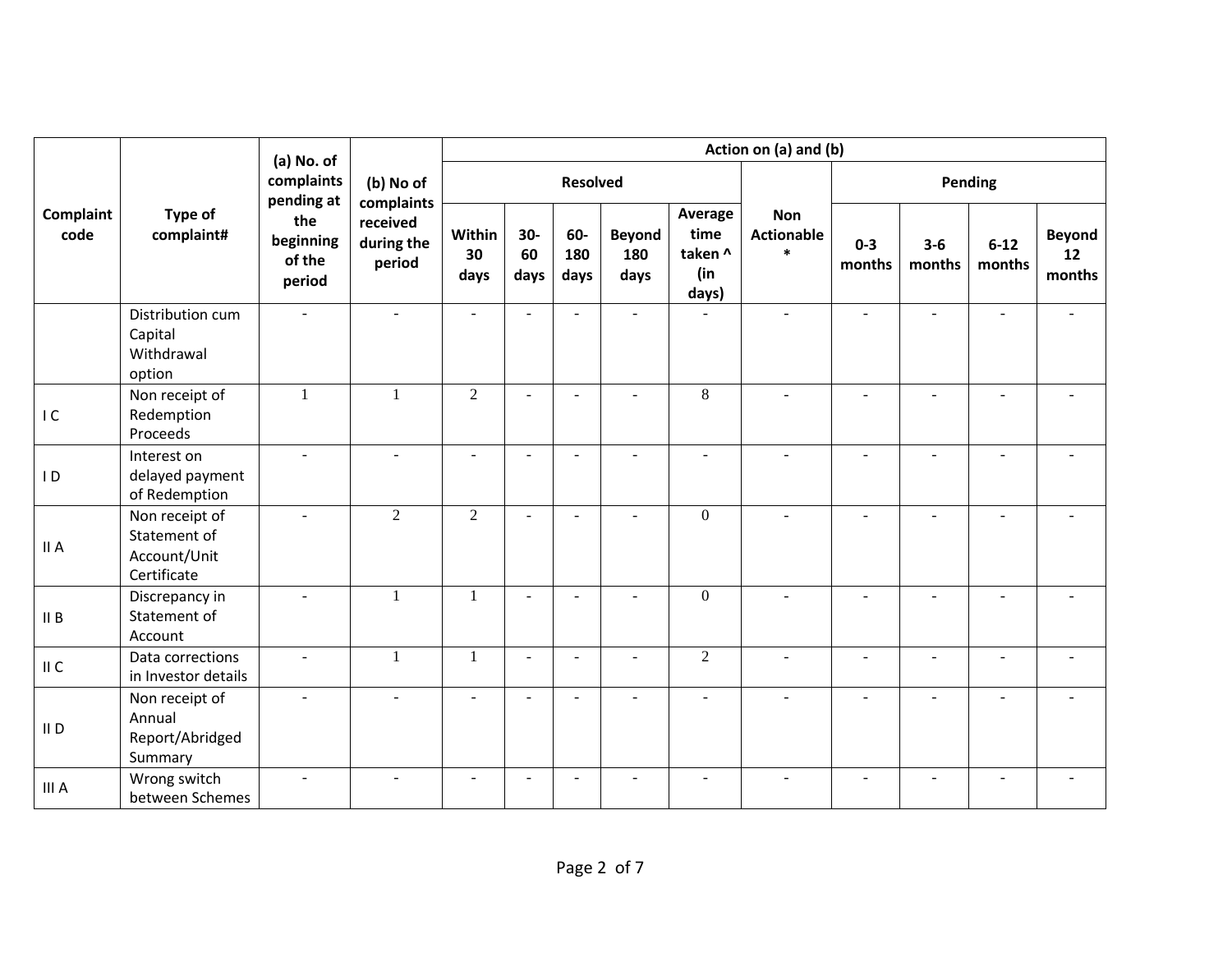|                   | Type of<br>complaint#                                                                | (a) No. of<br>complaints<br>pending at<br>the<br>beginning<br>of the<br>period | (b) No of<br>complaints<br>received<br>during the<br>period | Action on (a) and (b)    |                          |                          |                              |                                            |                                           |                          |                   |                    |                               |
|-------------------|--------------------------------------------------------------------------------------|--------------------------------------------------------------------------------|-------------------------------------------------------------|--------------------------|--------------------------|--------------------------|------------------------------|--------------------------------------------|-------------------------------------------|--------------------------|-------------------|--------------------|-------------------------------|
| Complaint<br>code |                                                                                      |                                                                                |                                                             |                          |                          | <b>Resolved</b>          |                              |                                            |                                           | Pending                  |                   |                    |                               |
|                   |                                                                                      |                                                                                |                                                             | Within<br>30<br>days     | 30-<br>60<br>days        | 60-<br>180<br>days       | <b>Beyond</b><br>180<br>days | Average<br>time<br>taken ^<br>(in<br>days) | <b>Non</b><br><b>Actionable</b><br>$\ast$ | $0 - 3$<br>months        | $3 - 6$<br>months | $6 - 12$<br>months | <b>Beyond</b><br>12<br>months |
| III B             | Unauthorized<br>switch between<br>Schemes                                            |                                                                                |                                                             | ÷.                       | ٠                        |                          | $\sim$                       |                                            |                                           |                          |                   |                    |                               |
| III C             | Deviation from<br>Scheme attributes                                                  | $\sim$                                                                         |                                                             | $\overline{\phantom{a}}$ | $\blacksquare$           | $\sim$                   | $\sim$                       | $\sim$                                     | $\overline{a}$                            | $\sim$                   |                   | $\overline{a}$     |                               |
| III D             | Wrong or excess<br>charges/load                                                      | ٠                                                                              | 2                                                           | 2                        | $\sim$                   | $\overline{\phantom{0}}$ | ٠                            | 6                                          | $\sim$                                    | $\overline{\phantom{a}}$ |                   | ٠                  |                               |
| III E             | Non updation of<br>changes viz.<br>address, PAN,<br>bank details,<br>nomination, etc | $\sim$                                                                         | 1                                                           | $\mathbf{1}$             | $\sim$                   | $\sim$                   | $\sim$                       | 3                                          | $\sim$                                    | $\sim$                   | $\sim$            | ٠                  | ۰                             |
| III F             | Delay in allotment<br>of Units                                                       |                                                                                | $\overline{2}$                                              | $\overline{2}$           | $\blacksquare$           | $\overline{\phantom{0}}$ | $\overline{\phantom{a}}$     | 6                                          | $\blacksquare$                            | $\overline{\phantom{a}}$ |                   | $\blacksquare$     |                               |
| III <sub>G</sub>  | Unauthorized<br>Redemption                                                           |                                                                                |                                                             | $\overline{a}$           | ٠                        | $\sim$                   |                              | $\overline{a}$                             |                                           |                          |                   | $\overline{a}$     |                               |
| ${\sf IV}$        | Others                                                                               |                                                                                | 8                                                           | 8                        | $\overline{\phantom{0}}$ |                          |                              | 3                                          |                                           |                          |                   |                    |                               |

# including against its authorized persons/ distributors/ employees. etc.

\*Non actionable means the complaint that are incomplete / outside the scope of the mutual fund

^ Average Resolution time is the sum total of time taken to resolve each complaint in days, in the current month divided by total number of complaints resolved in the current month.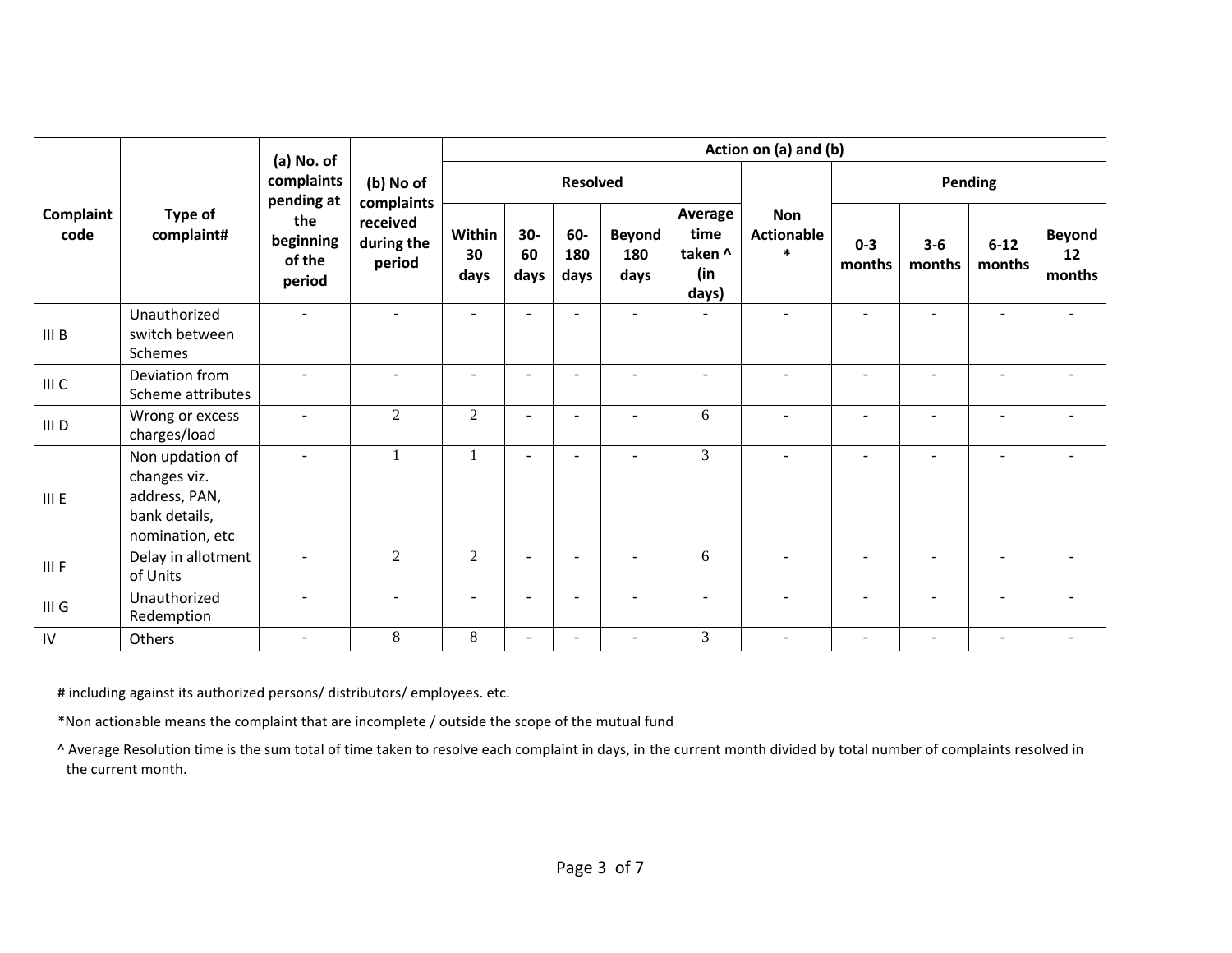# *Part B: Report on complaints received through SCORES*

|                   |                                                                                                                 | (a) No. of<br>complaints                        | (b) No of<br>complaints<br>received<br>during the<br>period | Action on (a) and (b)    |                          |                          |                              |                                            |                                           |                          |                          |                          |                               |
|-------------------|-----------------------------------------------------------------------------------------------------------------|-------------------------------------------------|-------------------------------------------------------------|--------------------------|--------------------------|--------------------------|------------------------------|--------------------------------------------|-------------------------------------------|--------------------------|--------------------------|--------------------------|-------------------------------|
| Complaint<br>code |                                                                                                                 |                                                 |                                                             |                          |                          | <b>Resolved</b>          |                              |                                            |                                           |                          | Pending                  |                          |                               |
|                   | Type of complaint#                                                                                              | pending at<br>the<br>beginning of<br>the period |                                                             | Within<br>30<br>days     | 30-<br>60<br>days        | 60-<br>180<br>days       | <b>Beyond</b><br>180<br>days | Average<br>time<br>taken ^<br>(in<br>days) | <b>Non</b><br><b>Actionable</b><br>$\ast$ | $0 - 3$<br>months        | $3 - 6$<br>months        | $6 - 12$<br>months       | <b>Beyond</b><br>12<br>months |
| IA                | Non receipt of amount<br>declared under Income<br>Distribution cum Capital<br>Withdrawal option                 | ÷                                               | $\overline{a}$                                              | $\overline{\phantom{a}}$ |                          |                          | $\overline{\phantom{a}}$     |                                            |                                           |                          |                          |                          |                               |
| $\mathsf{I}$ B    | Interest on delayed payment<br>of amount declared under<br>Income Distribution cum<br>Capital Withdrawal option | ÷                                               |                                                             | $\overline{\phantom{a}}$ | $\overline{\phantom{0}}$ |                          | $\overline{\phantom{a}}$     |                                            |                                           |                          | ۰                        |                          |                               |
| IC                | Non receipt of Redemption<br>Proceeds                                                                           |                                                 |                                                             | $\overline{2}$           | $\overline{\phantom{a}}$ |                          | $\overline{\phantom{a}}$     | 8                                          |                                           |                          | $\qquad \qquad -$        |                          |                               |
| $\overline{D}$    | Interest on delayed payment<br>of Redemption                                                                    |                                                 | ٠                                                           | $\overline{a}$           | $\equiv$                 |                          | ÷.                           | $\sim$                                     | $\blacksquare$                            | $\sim$                   | $\sim$                   |                          |                               |
| II A              | Non receipt of Statement of<br>Account/Unit Certificate                                                         | $\sim$                                          | $\blacksquare$                                              | $\overline{a}$           | $\overline{\phantom{a}}$ |                          | $\overline{\phantom{a}}$     | $\overline{\phantom{a}}$                   | $\overline{a}$                            | $\overline{\phantom{a}}$ | $\overline{\phantom{a}}$ | $\overline{\phantom{a}}$ | $\overline{\phantom{0}}$      |
| II B              | Discrepancy in Statement of<br>Account                                                                          |                                                 |                                                             | $\overline{\phantom{a}}$ |                          |                          |                              |                                            |                                           |                          |                          |                          |                               |
| II C              | Data corrections in Investor<br>details                                                                         | ÷                                               | $\blacksquare$                                              | $\overline{\phantom{a}}$ | $\overline{\phantom{a}}$ | $\overline{\phantom{a}}$ | $\overline{\phantom{a}}$     | $\sim$                                     | $\overline{\phantom{0}}$                  | $\overline{\phantom{a}}$ | $\overline{\phantom{a}}$ | $\overline{\phantom{a}}$ | $\overline{\phantom{a}}$      |
| $II$ D            | Non receipt of Annual                                                                                           | $\sim$                                          |                                                             | $\overline{\phantom{a}}$ |                          |                          |                              |                                            |                                           |                          |                          |                          |                               |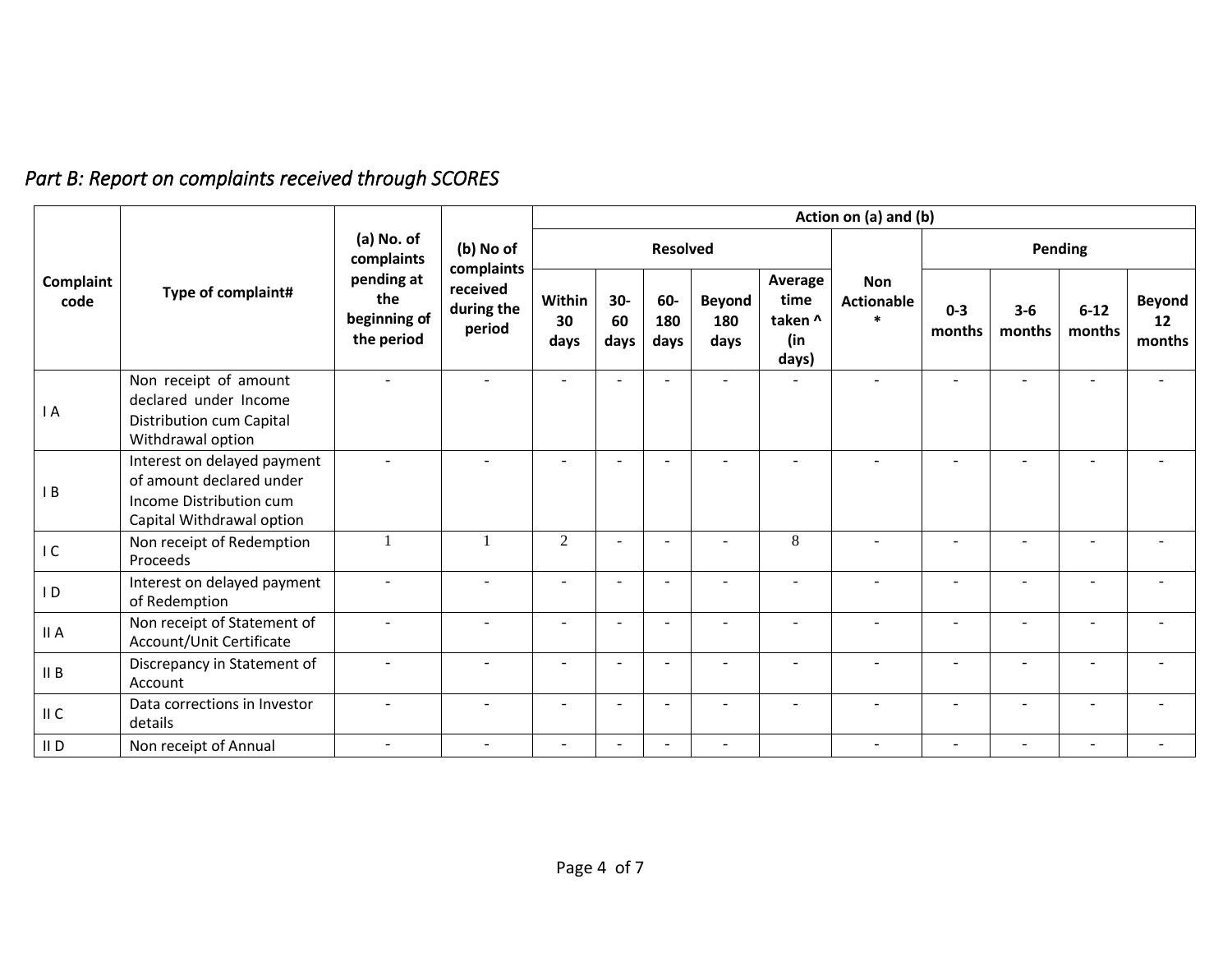|                   | Type of complaint#                                                             | (a) No. of<br>complaints<br>pending at<br>the<br>beginning of<br>the period | (b) No of<br>complaints<br>received<br>during the<br>period | Action on (a) and (b)    |                          |                    |                              |                                            |                                           |                          |                          |                          |                               |
|-------------------|--------------------------------------------------------------------------------|-----------------------------------------------------------------------------|-------------------------------------------------------------|--------------------------|--------------------------|--------------------|------------------------------|--------------------------------------------|-------------------------------------------|--------------------------|--------------------------|--------------------------|-------------------------------|
| Complaint<br>code |                                                                                |                                                                             |                                                             |                          |                          | <b>Resolved</b>    |                              |                                            |                                           | <b>Pending</b>           |                          |                          |                               |
|                   |                                                                                |                                                                             |                                                             | Within<br>30<br>days     | 30-<br>60<br>days        | 60-<br>180<br>days | <b>Beyond</b><br>180<br>days | Average<br>time<br>taken ^<br>(in<br>days) | <b>Non</b><br><b>Actionable</b><br>$\ast$ | $0 - 3$<br>months        | $3 - 6$<br>months        | $6 - 12$<br>months       | <b>Beyond</b><br>12<br>months |
|                   | Report/Abridged Summary                                                        | $\sim$                                                                      | $\overline{\phantom{a}}$                                    | $\sim$                   | ٠                        |                    | $\sim$                       |                                            | $\equiv$                                  | $\overline{\phantom{a}}$ | $\blacksquare$           | $\overline{\phantom{a}}$ | $\overline{\phantom{a}}$      |
| III A             | Wrong switch between<br>Schemes                                                |                                                                             |                                                             | $\overline{\phantom{a}}$ |                          |                    | $\overline{\phantom{a}}$     | $\sim$                                     |                                           |                          |                          |                          |                               |
| III B             | Unauthorized switch<br>between Schemes                                         |                                                                             |                                                             | $\blacksquare$           | $\equiv$                 |                    | $\overline{\phantom{a}}$     |                                            |                                           |                          | $\overline{\phantom{a}}$ |                          |                               |
| III C             | Deviation from Scheme<br>attributes                                            |                                                                             |                                                             | $\blacksquare$           |                          |                    | $\overline{\phantom{a}}$     | $\sim$                                     |                                           |                          |                          |                          |                               |
| III D             | Wrong or excess<br>charges/load                                                | $\sim$                                                                      |                                                             |                          |                          |                    |                              | $\tau$                                     | $\blacksquare$                            |                          |                          |                          |                               |
| III E             | Non updation of changes viz.<br>address, PAN, bank details,<br>nomination, etc | $\sim$                                                                      |                                                             | ۰                        | $\overline{\phantom{a}}$ |                    | $\overline{\phantom{a}}$     |                                            |                                           |                          |                          |                          | ۰                             |
| III F             | Delay in allotment of Units                                                    | $\sim$                                                                      | $\blacksquare$                                              | $\blacksquare$           | ۰                        |                    | $\sim$                       |                                            | $\overline{\phantom{0}}$                  | $\overline{\phantom{a}}$ | $\blacksquare$           | $\overline{\phantom{a}}$ | ۰                             |
| III G             | Unauthorized Redemption                                                        | $\overline{\phantom{a}}$                                                    | $\overline{\phantom{a}}$                                    | $\overline{\phantom{a}}$ | $\equiv$                 |                    | $\overline{\phantom{a}}$     |                                            | $\overline{\phantom{0}}$                  | $\overline{\phantom{a}}$ | $\overline{\phantom{a}}$ | $\overline{\phantom{a}}$ | ۰                             |
| IV                | Others                                                                         | $\overline{\phantom{a}}$                                                    | 3                                                           | 3                        |                          |                    | $\overline{\phantom{a}}$     | 6                                          | $\overline{\phantom{a}}$                  | $\overline{\phantom{a}}$ | $\overline{\phantom{a}}$ | $\overline{\phantom{a}}$ |                               |

# including against its authorized persons/ distributors/ employees. etc.

\*Non actionable means the complaint that are incomplete / outside the scope of the mutual fund

^ Average Resolution time is the sum total of time taken to resolve each complaint in days, in the current month divided by total number of complaints resolved in the current month.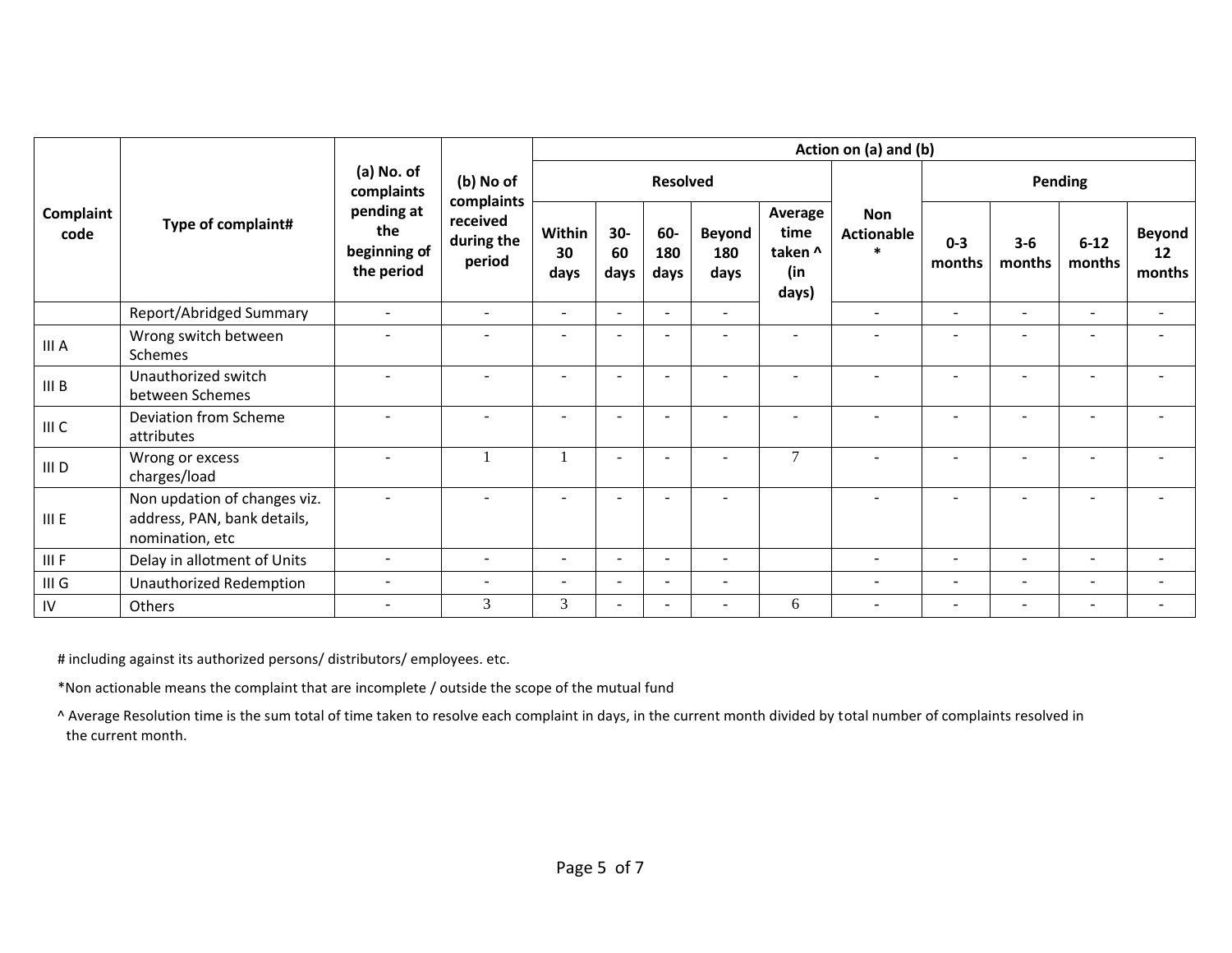### **Part C: Trend of monthly disposal of complaints (including complaints received through SCORES)**

| SN    | Month              | <b>Carried forward from</b><br>previous month | Received       | Resolved*      | Pending**        |
|-------|--------------------|-----------------------------------------------|----------------|----------------|------------------|
| ı     | April- 2021        | $\mathbf{0}$                                  | 3              | $\overline{3}$ | $\boldsymbol{0}$ |
| 2     | May-2021           | $\boldsymbol{0}$                              |                |                | $\boldsymbol{0}$ |
| 3     | June-2021          | $\boldsymbol{0}$                              | 8              | 8              | $\boldsymbol{0}$ |
| 4     | July-2021          | $\boldsymbol{0}$                              | $\,8\,$        | $\overline{7}$ |                  |
| 5     | August-2021        |                                               | $\overline{7}$ | $\overline{7}$ |                  |
| 6     | September-2021     |                                               | $\overline{2}$ | $\overline{3}$ | $\boldsymbol{0}$ |
| 7     | October-2021       | $\boldsymbol{0}$                              | 13             | 13             | $\mathbf{0}$     |
| $8\,$ | November-2021      | $\mathbf{0}$                                  | 13             | 13             | $\mathbf{0}$     |
| 9     | December-2021      | $\boldsymbol{0}$                              | 21             | 20             |                  |
| 10    | January-2021       |                                               | 18             | 19             | $\Omega$         |
|       | <b>Grand Total</b> | $\mathbf{0}$                                  | 94             | 94             | $\mathbf{0}$     |

\*Should include complaints of previous months resolved in the current month. If any.

\*\* Should include total complaints pending as on the last day of the month, if any.